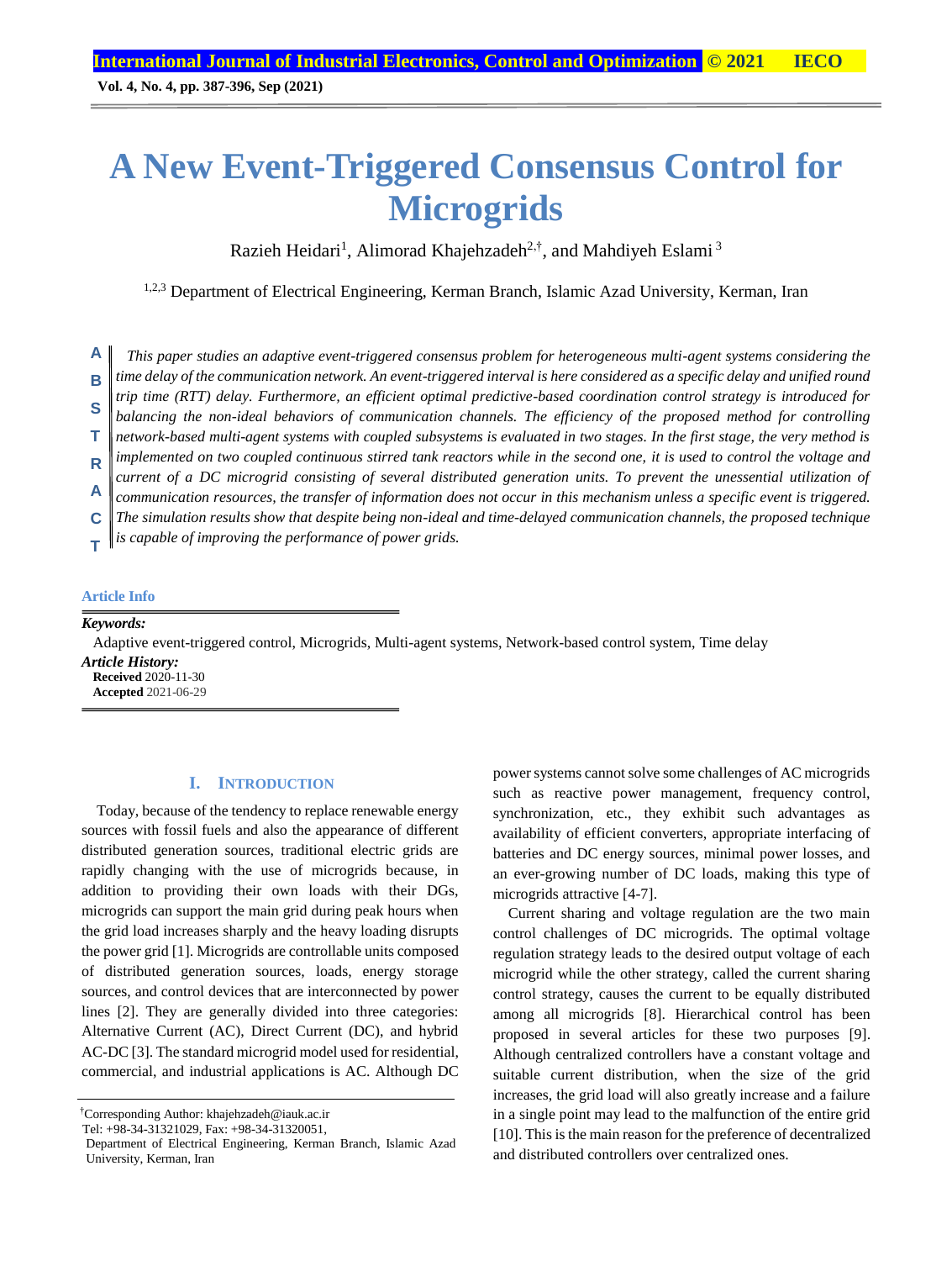Droop controllers as a communication-less method may lead to voltage deviation from the reference value. Therefore, Zhao and Dörfler [11] combined a secondary control layer with consensus algorithms with a droop controller to control voltage deviations. In distributed control, each subsystem can receive information from its neighbors. This feature can improve system performance and has made many researchers interested in using scalable control strategies, especially for splitting current [11-14]. Despite the benefits of distributed controls, the exchange of information between subsystems on large networks may create a heavy communication burden in the communication network. To prevent unnecessary use of communication resources and reduce the frequency of information transmission and save energy consumption, eventtriggered control (ETC) techniques have been introduced in recent researches [15-18]. In these techniques, each subsystem transmits its information according to certain event-triggering conditions via the communication network and the data transmission will only be done when the event-triggering condition occurs. So, communication costs are significantly reduced in these approaches [19]. Han et al. [20] proposed a distributed nonlinear ETC scheme for the current sharing and voltage regulation on an electrical grid model with a DC microgrid.

Research on ETC technology has proposed an efficient method called Adaptive Event Trigger Control (AETC) [21- 25]. In these approaches unlike traditional ETC algorithms, some control parameters are adjusted according to the line signal to reduce the method's conservativeness. In the field of MASs, many have been conducted AETC. For example, Zou and Xiang [26] investigated the arrangement control for networked MASs by AETC. Yang et al. [27] examined the issue of the consensus for MASs by combining AETC with predictive control methods. Especially, in heterogeneous MASs, the output consensus problem and also a fully distributed ETC strategy with an AETC are presented in [21].

In most of the research works reviewed, some important behavior in the networked HMASs, such as the strong interaction among subsystems, is not taken into account in the design of adaptive event-triggered consensus controllers. Moreover, the impact of network latency on the communication connections among subsystems is another significant aspect in networked HMASs rarely considered in the literature.

Little work on the design of network-based multifactor power system controllers has considered the non-ideal behavior of the telecommunication network in interconnected communications between subsystems, which is another motivation for the present study.

Furthermore, new industrial distributed systems are regarded as large multi-agent systems. So, the challenging problems listed for network-based multi-agent systems occur in network-based distributed systems integrated with coupled sub-system [22]. Since few studies have been conducted on the design of network-based multi-agent power system controllers with considering the non-ideal behavior of the telecommunication network in interconnected communications among subsystems, it can be accounted as another motivation for the present research. Another goal of the present work is to examine the control of network-based interconnected systems via the proposed approach. In this regard, in the first case study, the proposed method is applied to two connected stirred tank reactors with subsystems strongly connected while in the second case, a DC microgrid model including various DG units and state-space model is considered to achieve the benefits of reducing network communication costs and improving security by controlling the voltage and current of DGs by the proposed adaptive eventtriggered consensus controller. The main sections are as follows:

i) Proposing an AETC scheme for discrete-time MASs besides an adaptive event-triggered communication scheme to reduce the frequency of data transmission.

ii) Developing an efficient PD-like optimal control protocol for heterogeneous MASs as well as designing a PD-like predictive controller.

iii) Deriving the stability condition of network-based MASs considering random round-trip time (RTT) delays.

iv) Implementing the proposed method onto two connected stirred tank reactors with subsystems strongly connected for confirming the efficiency of the very approach.

v) Implementing the proposed method on a DC microgrid with five distributed generation units for gaining the proposed method advantages besides controlling the voltage and current of the microgrid.

The rest of this paper is organized as follows. Section II introduces the model of the studied system with some necessary assumptions and definitions. Section III presents the new event-triggered conditions besides the proposed PD-like predictive control scheme and the stability and consensus are analyzed for whole systems. Finally, the simulation verification and the conclusions are provided in Sections IV and V, respectively.

#### **II. PROBLEM FORMULATION**

The general linear discrete-time description of MASs can be considered as follows:

$$
x_i(k + 1) = H_i x_i(k) + G_i u_i(k + 1)
$$
 (1)

where  $x_i(k)$  and  $u_i(k)$  are the states and inputs of the *ith* agent, respectively and  $H_i$  and  $G_i$  are the system matrices of the *i*th agent, respectively.

Before proceeding, it is necessary to express some assumptions and definitions as bellow:

**Assumption 1:** The pair  $(H_i, G_i)$  is controllable and the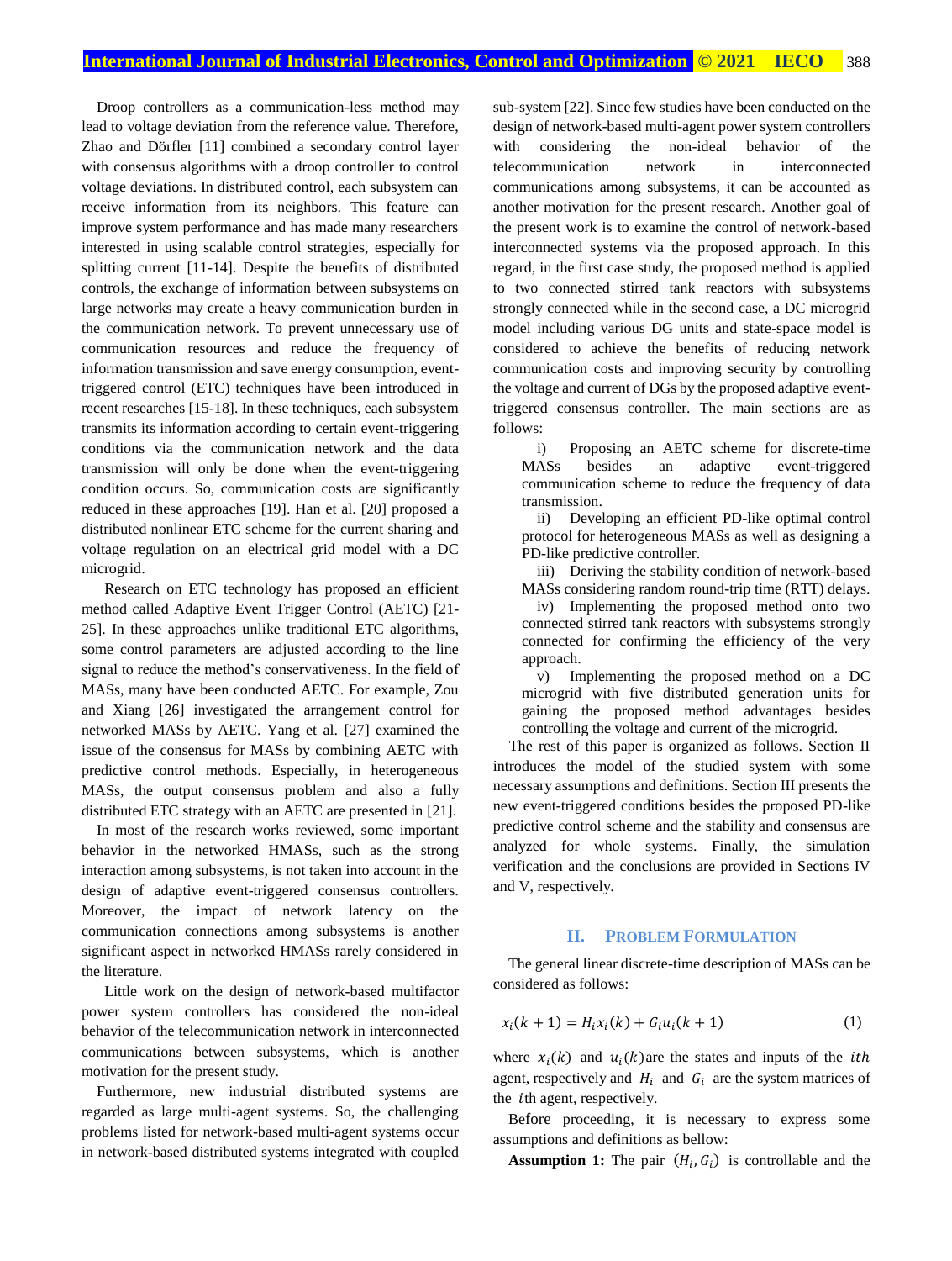states can be measurable.

**Assumption 2:** The communication delay is bounded via  $\tau_{max}$ , and the maximum amount of event-triggered time interval is  $\delta_{max}$  [28].

**Definition 1:** The consensus problem of HMASs is that the different subsystems keep the consensus of the states while reducing the data transmission frequency and considering networks' constraints, i.e.

$$
\lim_{k \to \infty} |x_i(k) - x_j(k)| = 0 \tag{2}
$$

According to the definition of ETC, the controller will be in the following form:

$$
u_i(k) = u_i(k_t^i), k \in [k_t^i, k_{t+1}^i)
$$
\n
$$
(3)
$$

where  $k_t^i$  is the triggering time of the *i*th agent, and  $k_{t+1}^i$ stands for the next event-triggered time. We have:

$$
k_{t+1}^i = \inf\{k : k > k_t^i, g_i(k) > 0\} \tag{4}
$$

where  $g_i(k) = e_i^T(k)W e_i(k) - R_i(k)x_i^T(k)W x_i(k)$ , which is explained in the next section.

# **III. MAIN RESULTS**

## *A. The Developed Adaptive Event-Triggered Based Control*

In the following, two adaptive event-triggered techniques are developed to store the communication network bandwidth or energy. Commonly, if the ratio of state error of the *i*th agent to its current state will be greater than a predefined value, the state data can be transferred. However, in the MASs' network topology, there is a high probability that only event-triggered mechanisms exist between agents, not the agent itself. Thus, an adaptive event-trigger control (AETC) is developed in this paper based on the states of entire agents.

**Case 1:** The proposed adaptive event-triggered strategy is as follows:

$$
e_i^T(k)We_i(k) > R_i(k)x_i^T(k)Wx_i(k)
$$
\n<sup>(5)</sup>

$$
R_i(k) = \frac{R_i(k-1)}{1 + e_i^T(k)W e_i(k)}
$$
(6)

where  $e_i(k) = x_i(k) - x_i(k_i^i)$ ..

Lemma 1. For the condition (5) and the initial values  $R_i(0) \in (0,1)$ , the following inequality is satisfied for all  $k \in$  $\overline{N}$ 

$$
0 \le R_i(k) \le R_i(0) < 1 \tag{7}
$$

**Proof:** To prove, firstly, consider  $k = 1$ , thus we have:

$$
R_i(1) = \frac{R_i(0)}{1 + e_i^T(1)We_i(1)} \le R_i(0)
$$
\n(8)

Then, given  $k > 1$ , the quadratic term  $e_i^T(k)We_i(k)$  in Equ. (5) will be semi-definite, i.e.,  $e_i^T(k)W e_i(k) \ge 0$ . As a result, we have:

$$
R_i(k) = \frac{R_i(k-1)}{1 + e_i^T(k)We_i(k)} \le R_i(k-1)
$$
\n(9)

which results in  $0 \le R_i(k) \le R_i(0) < 1$  if one chooses the appropriate  $R_i(0)$ . So, the proof is completed.

**Case 2:** In the research of ETC, the objects are usually network-based control systems, whose controllers are connected with sensors and actuators through non-ideal communication channels. However, in most MASs, the state of the agent itself can be obtained in real-time, and the state of the neighbor agent is transferred via the communication network. Only event-triggered communication between agents is considered. As a result, the triggering condition (5) is not suitable and appropriate for this case and a new efficient condition for this case is developed as follows:

$$
e_{ij}^{T}(k)We_{ij}(k) > R_{ij}(k)x_{j}^{T}(k)Wx_{j}(k)
$$
\n(10)

$$
R_{ij}(k) = \frac{R_{ij}(k-1)}{1 + e_{ij}^T(k)We_{ij}(k)}
$$
(11)

where  $e_{ij}(k) = x_i(k) - x_i(k_t^{ij})$  and  $k_t^{ij}$  are the triggering communication time from the *i*th agent to the *j*th agent. It is clear that the triggering condition of case 2 becomes condition (5) if  $i = j$ . In other words, condition (5) is a special case of condition (10).

#### *B. The PD-like Predictive Controller*

The proposed method is a combination of the PD control based on predictors. Since predictors are used to simultaneously estimate the delayed states, the use of the delayed information is avoided. Thus, the performance degradation due to communication time delay can be alleviated. In this regard, to achieve consensus among heterogeneous agents modelled by deferent systems, an optimal coordination control protocol, which consists of two parts, is proposed. The first part is the proportional part, which can be obtained by various methods, such as pole placement, LQR, and so on [29]. The second part is the predictive term, which is to be designed as follows.

Consider the following controller:

$$
u_i(k) = K_i x_i(k) + v_i(k)
$$
\n(12)

where  $K_i$  is the proportional parameter matrix and  $v_i(k)$  is the optimal prediction of the controller. By substituting Equ.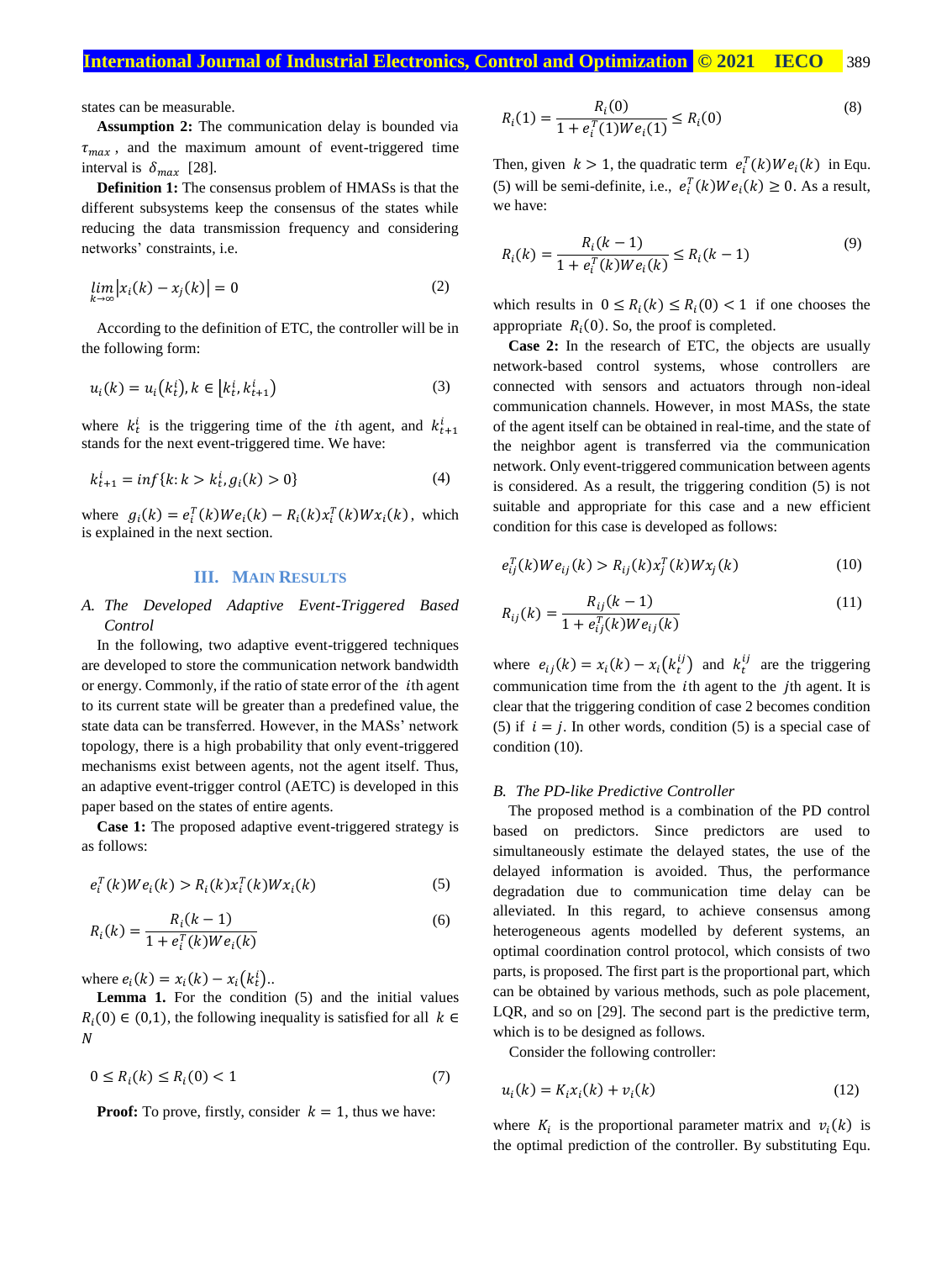# **International Journal of Industrial Electronics, Control and Optimization © 2021 IECO** 390

 $(12)$  in Equ.  $(1)$ , we obtain:

$$
x_i(k + 1) = (H_i + G_i K_i)x_i(k) + G_i v_i(k)
$$
\n(13)

To calculate the prediction term  $v_i(k)$ , the following cost function is introduced.

$$
\sum g_{ij} \left( x_i (k+1) - x_j (k+1) \right)^2 + c_i v_i^2(k) \tag{14}
$$

where  $\Gamma = [g_{ij}]$  is the adjacency matrix,  $g_{ij} = 1$  if  $i \neq j$ , otherwise  $g_{ij} = 0$ . Also,  $c_i$  denotes the weighting factor.

The minimization of the cost function (14) leads to:

$$
\frac{\partial \sum_{i=1}^{N} J_i(k)}{\partial v_i(k)} = 0
$$
\n(15)

By substituting the relevant formulas in the formulas (15), we obtain:

$$
G_i^T \sum_{j=1}^N g_{ij} \left( x_i (k+1) - x_j (k+1) \right) -
$$
  
\n
$$
G_i^T \sum_{j=1, j \neq i}^N g_{ij} \left( x_j (k+1) - x_i (k+1) \right) +
$$
  
\n
$$
c_i v_i (k) = 0
$$
\n(16)

Furthermore, the above formula can be rewritten as follows:

$$
G_i^T \sum_{j=1}^N g_{ij} \left( (H_i + G_i K_i) x_i(k) + G_i v_i(k) - (H_j + G_j K_j) x_j(k) - G_j v_j(k) \right) -
$$
  
\n
$$
G_i^T \sum_{j=1, j \neq i}^N g_{ji} \left( (H_j + G_j K_j) x_j(k) + G_j v_j(k) - (H_i + G_i K_i) x_i(k) - G_i v_i(k) \right) + c_i v_i(k) = 0
$$
\n(17)

Merging the same items leads to

$$
G_i^T \sum_{j=1}^N g_{ij} \left( G_i v_i(k) - G_i v_j(k) \right) + G_i^T \sum_{j=1, j \neq i}^N g_{ji} \left( G_i v_i(k) - G_i v_j(k) \right) + c_i v_i(k) = - \left( G_i^T \sum_{j=1}^N g_{ij} \left( (H_i + G_i K_i) x_i(k) - (H_j + G_j K_j) x_j(k) \right) +
$$
  
\n
$$
G_i^T \sum_{j=1, j \neq i}^N g_{ji} \left( (H_i + G_i K_i) x_i(k) - (H_j + G_j K_j) x_j(k) \right)
$$
\n(18)

Moreover, the following form can be obtained.

$$
\sum_{j=1}^{N} b_{ij} v_i(k) = -\sum_{j=1}^{N} a_{ij} x_i(k)
$$
\n(19)

where

$$
\omega = \sum_{j=1}^{N} g_{ij} + \sum_{j=1, j \neq i}^{N} g_{ji}, b_{ii} = \omega G_i^T G_i + c_i I_{ii}, b_{ij} = - (g_{ij} + g_{ji}) G_i^T G_j, a_{ii} = \omega G_i^T (H_i + G_i K_i), a_{ij} = -(g_{ij} + g_{ji}) G_i^T (H_i + G_j K_j).
$$

Furthermore, we have the matrix  $I_{ii}$  in which the element of the *i*th row and *i*th column is one and other elements are zero.

The compact form of the above formula can be written as follows:

$$
Bv(k) = -Ax(k) \tag{20}
$$

where  $B = \{b_{ij}\}\$ and  $A = \{a_{ij}\}.$ 

Then, the prediction term of the controller for the whole systems is

$$
v(k) = -B^{-1}Ax(k)
$$
\n<sup>(21)</sup>

where

 $v(k) = [v_1^T(k) v_2^T(k) ... v_N^T(k)]^T$ ,  $x(k) =$  $[x_1^T(k) x_2^T(k) ... x_N^T(k)]^T$ 

For the agent  $i$ , the prediction of the controller is as follows:

$$
v_i(k) = I_{ii} v(k) = -I_{ii} B^{-1} A x(k)
$$
 (22)

Then, the controller law (12) can be rewritten as

$$
u_i(k) = K_i x_i(x) + v_i(k)
$$
  
=  $K_i x_i(x) - I_{ii} B^{-1} A x(k)$  (23)

According to the structure of the agent and its communication strategy, the controller law is obtained with the ETC.

$$
u_i(k) = K_i x_i(x) + v_i(k_t^i), \qquad k \in [k_t^i, k_{t+1}^i)
$$
 (24)

Since the introduction of the network may cause delays in communication between agents, a PD-like predictive controller is proposed to actively compensate for the delay and achieve the consensus eventually. Combining Equ. (13) and Equ. (24), the predictions of state are given as

$$
\hat{x}_i(k_t^i + 1|k_t^i) = (H_i + G_i K_i) \hat{x}_i(k_t^i|k_t^i) \n+ G_i \hat{v}_i(k_t^i|k_t^i) \n= (H_i + G_i K_i) \hat{x}_i(k_t^i|k_t^i) \n+ G_i I_{ii} B^{-1} A \hat{x}(k_t^i|k_t^i)
$$
\n(25)

Which can be described in an aggregated form as Equ. (26).

$$
\hat{x}_i(k_t^i + 1|k_t^i) = \tilde{H}\hat{x}(k_t^i|k_t^i) - \tilde{G}B^{-1}H\hat{x}(k_t^i|k_t^i) \n= \phi\hat{x}(k_t^i|k_t^i) \n\hat{x}_i(k_t^i + d(k)|k_t^i) = \phi\hat{x}(k_t^i + d(k) - 1|k_t^i) \n= \phi^{\bar{\tau}}\hat{x}(k_t^i|k_t^i) \n\hat{x}_i(k_t^i + \bar{\tau} + \bar{p}|k_t^i) = \phi\hat{x}(k_t^i + \bar{\tau} + \bar{p} - 1|k_t^i) \n= \phi^{\bar{\tau} + \bar{p}}\hat{x}(k_t^i|k_t^i)
$$
\n(26)

where

 $\hat{x}_i(k_t^i|k_t^i) = x_i(k_t^i|k_t^i) = x_i(k_t^i), \hat{v}_i(k_t^i|k_t^i) = v_i(k_t^i), \tilde{H} =$  $diag(\bar{H}_1 \bar{H}_2 ... \bar{H}_N), \tilde{G} = diag(\bar{G}_1 \bar{G}_2 ... \bar{G}_N), \bar{H}_i = H_i +$  $G_i K_i$ ,  $\phi = \tilde{H} - \tilde{G} B^{-1} A$  and  $\bar{\tau}$  are the upper bound of the communication delay.

We design a function to denote the relationship between the current time, trigger time, and delay. In the suggested scheme,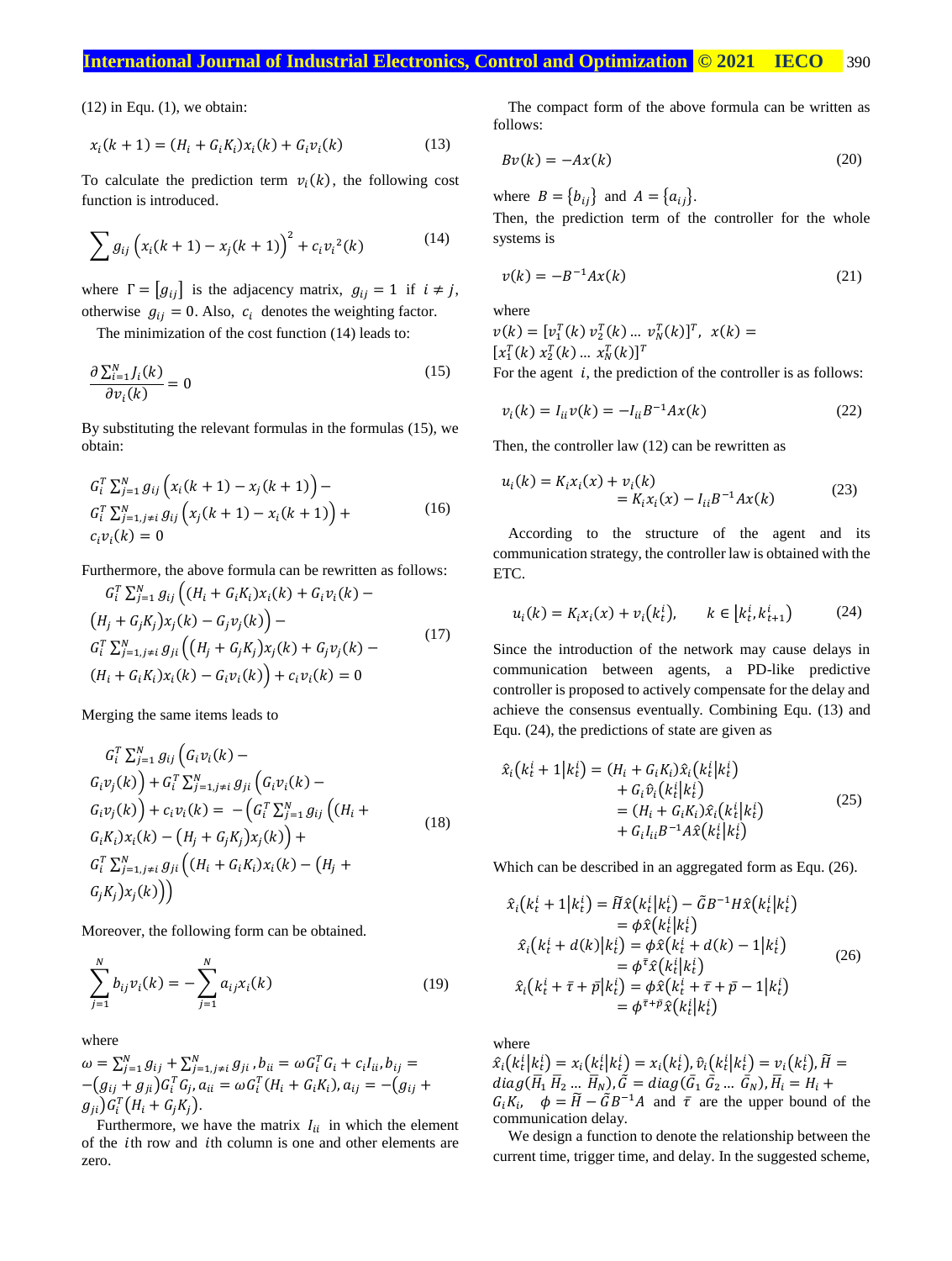the event-triggered time interval is considered a particular delay and included in the round-trip time (RTT) delay.

$$
k_t^i = k - \tau(k) - l = k - d(k)l = 0, 1, ..., \bar{p}
$$
 (27)

where  $\bar{p}$  is the upper bound of the event-triggered interval.

Afterward, the prediction part of the controller of agent  $i$ can be expressed as

$$
\hat{v}_i(k_t^i + 1|k_t^i) = -I_{ii}B^{-1}H\hat{x}(k_t^i + 1|k_t^i)
$$
\n
$$
\hat{v}_i(k_t^i + d(k)|k_t^i) = -I_{ii}B^{-1}H\hat{x}(k_t^i + d(k)|k_t^i)
$$
\n(28)

 $\hat{v}_i(k_t^i + \bar{\tau} + \bar{p}|k_t^i) = -I_{ii}B^{-1}H\hat{x}(k_t^i + \bar{\tau} + \bar{p}|k_t^i)$ 

Based on the trigger condition and (27), we can easily get

$$
\hat{v}_i(k_t^i + \tau(k) + l|k_t^i) = \hat{v}_i(k|k - d(k))
$$
\n(29)

Then, the PD-like predictive controller is

$$
u_i(k) = K_i x_i(k) + \hat{v}_i(k|k - d(k)) = K_i x_i(k) + I_{ii} B^{-1} A \phi^{d(k)} x(k_i^i | k_t^i)
$$
(30)

After that, the purpose is to find the stability condition and design the suitable controller so that the above systems become ultimately stable and achieve the consensus among agents.

According to the structure of the control system we designed, the current state  $x_i(k)$  is available, i.e.  $\hat{x}_i(k_t^i + \bar{\tau} + \bar{\tau}^i)$  $\bar{p}|k_t^i\rangle = x(k)$ , then

$$
x_i(k+1) = \overline{H}_i x_i(k) + G_i \hat{v}_i(k|k - d(k)) = \n\overline{H}_i x_i(k) + G_i I_{ii} B^{-1} A \phi^{d(k)} x(k_i^i | k_i^i)
$$
\n(31)

The compact form can be written as

$$
x(k+1) = \widetilde{H}x(k) - \widetilde{G}B^{-1}A\phi^{d(k)}\widehat{x}(k - d(k))
$$
\n(32)

Moreover, the compact form predictions of the state is that

$$
\hat{x}(k) = \tilde{H}\hat{x}(k-1) - \tilde{G}B^{-1}A\hat{x}(k-1)
$$
\n
$$
\vdots
$$
\n
$$
\hat{x}(k+d(k)+1) = \tilde{H}\hat{x}(k-d(k)) - \tilde{G}B^{-1}A\hat{x}(k-d(k))
$$
\n
$$
\vdots
$$
\n
$$
\hat{x}(k-\bar{\tau}-\bar{p}+1) = H\hat{x}(k-\bar{\tau}-\bar{p}) - \tilde{G}B^{-1}A\hat{x}(k-\bar{\tau}-\bar{p})
$$
\n(33)

Equ. (32) and Equ. (33) can be expressed as

$$
X(k+1) = AX(k) \tag{34}
$$

where

$$
(k) = \begin{bmatrix} x(k) \\ \hat{x}(k-1) \\ \vdots \\ \hat{x}(k-d(k)) \\ \hat{x}(k-\bar{\tau}-\bar{p}) \end{bmatrix}, \\ A = \begin{bmatrix} \widetilde{H} & 0 \cdots & \widetilde{G}B^{-1}A\phi^{d(k)} & 0_{NN \times (\bar{\tau}-\bar{p}-d(k))Nn} \\ 0 & \phi & \cdots & 0 & 0_{NN \times (\bar{\tau}-\bar{p}-d(k))Nn} \\ \vdots & \vdots & \ddots & \vdots & \vdots \\ 0 & 0 \cdots & \phi & 0_{NN \times (\bar{\tau}-\bar{p}-d(k))Nn} \\ 0 & 0 \cdots & 0 & \phi_{0_{\bar{\tau}-\bar{p}-d(k)}} \end{bmatrix}
$$

**Theorem 1.** The stability and consensus performance of systems (34) is achieved if the Eigenvalues of matrix  $\Lambda$  are within the unit circle.

**Proof:** For a stochastic switching system, each sub-matrix of its systems' matrix is stable, then the whole system is stable [30]. Using the pole placement approach and the presented method we can choose the suitable  $K_i$  such that  $\overline{H}_i = H_i +$  $G_i K_i$  will be stable, Thus, as  $\emptyset = \widetilde{H} - \widetilde{G}B^{-1}A$ , it makes that the Eigenvalues of matrix  $\phi$  will be within the unit circle. As a result, all sub-matrixes of  $\Lambda$  are stable, and then the system can be ensured to be stable. The proof is completed.

### **IV. SIMULATION STUDIES**

Here, we consider two coupled continuous stirred tank reactors (CSTRs) as a case study. The nonlinear dynamic description of the CSTR model is considered as described in [31]. Moreover, the value of process parameters and operating steady states are given in Table I. The system has two coupled sub-systems that are interacted through their states. The sampling interval is chosen as  $T_s = 0.0025 h$ . As a result, the nominal discrete-time linear state-space can be presented in the following form:

$$
\bar{x}_{k+1}^1 = A^{11} \bar{x}_k^1 + B^1 u_k^1 + A^{12} \bar{x}_k^2, \qquad \bar{y}_k^1 = C^1 \bar{x}_k^1
$$
\n
$$
\bar{x}_{k+1}^2 = A^{22} \bar{x}_k^2 + B^2 u_k^2 + A^{21} \bar{x}_k^1, \qquad \bar{y}_k^2 = C^2 \bar{x}_k^2
$$
\n(35)

where

$$
\bar{x}_{k}^{1} = \begin{bmatrix} \frac{T_{1} - T_{1}^{S}}{T_{1}^{S}} \\ \frac{C_{A_{1}} - C_{A_{1}}^{S}}{C_{A_{1}}^{S}} \end{bmatrix}, \bar{x}_{k}^{2} = \begin{bmatrix} \frac{T_{2} - T_{2}^{S}}{T_{2}^{S}} \\ \frac{C_{A_{2}} - C_{A_{2}}^{S}}{C_{A_{2}}^{S}} \end{bmatrix}, u_{k}^{1} = \begin{bmatrix} \frac{Q_{r_{1}} - Q_{r_{1}}^{S}}{Q_{r_{1}}^{S}} \\ \frac{C_{A0} - C_{A0}^{S}}{C_{A_{0}}^{S}} \end{bmatrix}, u_{k}^{2} = \begin{bmatrix} \frac{Q_{r_{2}} - Q_{r_{2}}^{S}}{C_{A_{0}}^{S}} \\ \frac{C_{A03} - C_{A03}^{S}}{C_{A_{03}}^{S}} \end{bmatrix}, A^{11} = \begin{bmatrix} 1.0488 & 0.0117 \\ -0.1614 & 0.8786 \end{bmatrix}, A^{12} = \begin{bmatrix} 0.0920 & 0.0007 \\ -0.0093 & 0.0895 \end{bmatrix}, B^{1} = \begin{bmatrix} 0.0036 & 0.0002 \\ -0.0003 & 0.0281 \end{bmatrix}, C^{1} = \begin{bmatrix} 1 & 0 \end{bmatrix}, A^{22} = \begin{bmatrix} 0.9113 & 0.0026 \\ -0.0359 & 0.8706 \end{bmatrix}, A^{21} = \begin{bmatrix} 0.0870 & 0.0006 \\ -0.0081 & 0.0714 \end{bmatrix}, B^{2} = \begin{bmatrix} 0.0029 & 0.0001 \\ -0.0001 & 0.0567 \end{bmatrix}, C^{2} = \begin{bmatrix} 1 & 0 \end{bmatrix}.
$$

In addition, an additive state disturbance is considered as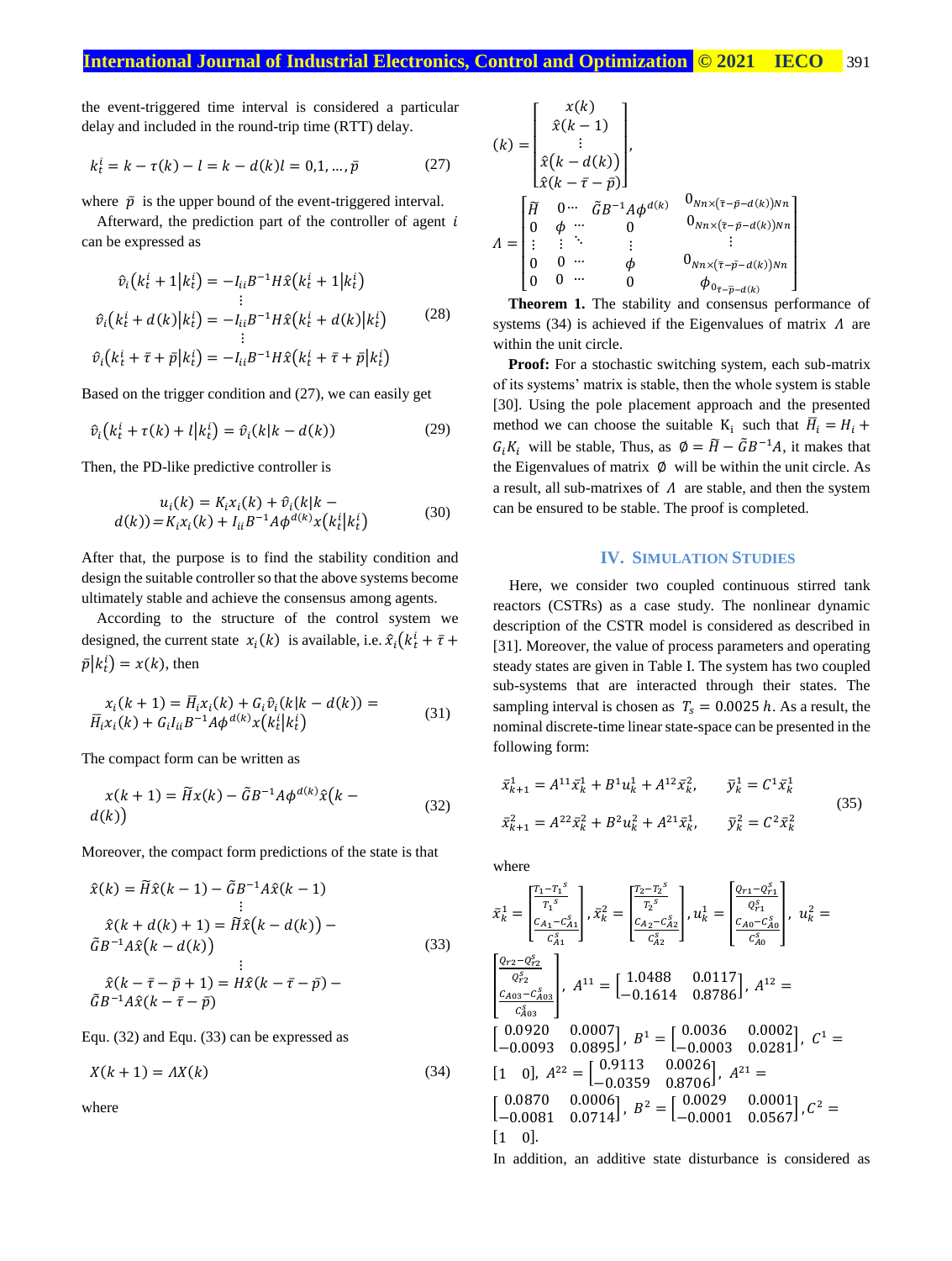|                                            | $w_k^i \in \mathbb{W}^i$ where $\mathbb{W}^i = \{w^i \subseteq \mathbb{R}^2    w^i _{\infty} \leq 0.01\}$ and the |  |  |
|--------------------------------------------|-------------------------------------------------------------------------------------------------------------------|--|--|
|                                            | output disturbance is $v_k^i \in V^i$ where $V^i = \{v^i \subseteq V^i\}$                                         |  |  |
| $\mathbb{R}^1   v^i _{\infty} \leq 0.01$ . | $T \wedge D T$                                                                                                    |  |  |
|                                            |                                                                                                                   |  |  |

| LADLEI                                  |                                                   |  |  |  |  |
|-----------------------------------------|---------------------------------------------------|--|--|--|--|
| <b>DEFINITIONS OF PROCESS VARIABLES</b> |                                                   |  |  |  |  |
| Variable                                | Definition                                        |  |  |  |  |
| $F_0, F_r, F_3$                         | Flow rate of fresh A, flow rate of recycled A     |  |  |  |  |
|                                         | from reactor 2, flow rate of additional fresh     |  |  |  |  |
|                                         | stream feeding pure A                             |  |  |  |  |
| $F_1, F_2$                              | Effluent flow rate from reactors 1, 2             |  |  |  |  |
| $C_{41}$ , $C_{42}$                     | Molar concentration of $A$ in reactors 1, 2       |  |  |  |  |
| $T_1, T_2$                              | Temperatures in reactors 1, 2                     |  |  |  |  |
| $T_0, T_{03}$                           | Feed stream temperatures to reactors 1, 2         |  |  |  |  |
| $0_{r1}, 0_{r2}$                        | Heat input rate into reactors 1, 2                |  |  |  |  |
| $C_{40}$ , $C_{43}$                     | Inlet reactant concentration of reactors 1, 2     |  |  |  |  |
| $V_1, V_2$                              | Reactor volume of reactors 1, 2                   |  |  |  |  |
| $\Delta H_i$ , $k_i$ , $E_i$            | Enthalpies, pre-exponential constants,<br>and     |  |  |  |  |
| for $j = 1,2,3$                         | activation energies of the three reactions        |  |  |  |  |
| $\rho_s$ , R, $c_n$                     | Heat capacity, gas constant, and density of fluid |  |  |  |  |
|                                         | in the reactor                                    |  |  |  |  |

The induced time-varying delays of communication channels, which connect the local control units of two CSTRs to each other, are created randomly between 1 and 14 time steps (i.e., 126 seconds). The main objective of the designed control scheme is to regulate the system to the unstable (open loop) steady-state employing the suggested approach. The initial state for the system is chosen as (537.3704 , 0.8342 , 340.0798, 3.5519) T . Moreover, the simulation horizon is considered 0.6 hour.

In the following, some simulations are done to compare the proposed method and a resilient event-triggered output feedback control approach developed in [32] and two AETC schemes adopted from [20] and [22]. Furthermore,  $Q_{r1}$ ,  $Q_{r2}$ ,  $C_{A0}$  and  $C_{A03}$  are assumed to be constrained by  $|Q_{r1}| \leq$  $1.4 \times 10^6 k J/h$ ,  $|Q_{r2}| \leq 1.8 \times 10^6 k J/h$ ,  $0 \leq C_{A0} \leq 6 kmol/m$  $m^3$  and  $0 \leq C_{A03} \leq 4$  kmol/m<sup>3</sup>, respectively. Moreover, the random induced delays of communication channels connecting the local control units of subsystems are changing between 1 to 14 steps. The initial state  $(T_1^0(K), C_{A1}^0(kmol))$  $(m^3)$ ,  $T_2^0(K)$ ,  $C_{A2}^0(kmol/m^3)$ <sup>T</sup> for the plant is chosen as  $(412.9470, 1.8367, 384.4043, 1.5951)^T$ . In all simulation studies, the initial conditions are the same and the simulation horizon is considered as one hour.

The trajectories of state obtained via the suggested approach and other approaches adopted from [32], [21], and [23] are depicted in Figs. 1-4. Moreover, the trajectories of input obtained via the suggested approach and other approaches adopted from [32], [21], and [23] are depicted in Figs. 5-8. As can be concluded from these figures, the proposed method gives a more appropriate performance of stability and consensus in comparison to other applied approaches.



Fig. 1. The trajectories of state of the closed-loop system obtained via the suggested approach (solid lines) and resilient event-triggered output feedback control [32] (dashed-dotted lines), AETC approach presented in [21] (dotted lines), and AETC approach presented in [23] (dashed lines).



Fig. 2. The trajectories of state of the closed-loop system obtained via the suggested approach (solid lines) and resilient event-triggered output feedback control [32] (dashed-dotted lines), AETC approach presented in [21] (dotted lines), and AETC approach presented in [23] (dashed lines).



Fig. 3**.** The trajectories of state of the closed-loop system obtained via the suggested approach (solid lines) and resilient event-triggered output feedback control [32] (dashed-dotted lines), AETC approach presented in [21] (dotted lines), and AETC approach presented in [23] (dashed lines).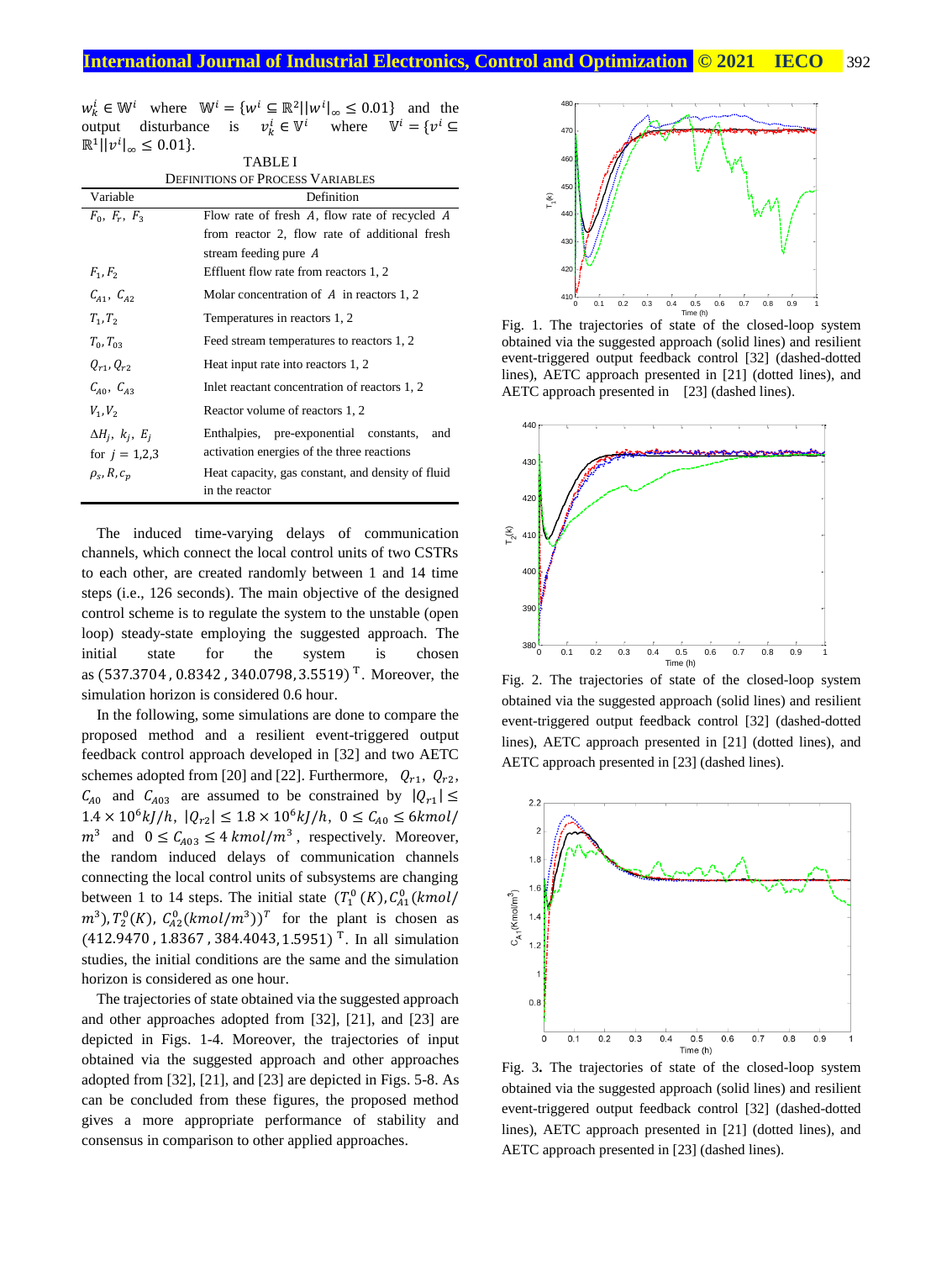

Fig. 4. The trajectories of state of the closed-loop system obtained via the suggested approach (solid lines) and resilient event-triggered output feedback control [32] (dashed-dotted lines), AETC approach presented in [21] (dotted lines), and AETC approach presented in [23] (dashed lines).

To show the efficiency of the proposed consensus control method for microgrids, this section uses an MG system model presented in [33] to control current sharing and voltage regulation. Fig. 9 shows that the DGU  $i$  has a complete hierarchical control in communication with its neighbors. All information about system modeling is mentioned in [33] in detail. It should be noted that the proposed event-triggered consensus control method that can also consider time delay is replaced with the one presented in [33]. Fig. 10 shows the graphs belonging to the studied MG including 5 DGUs, and as shown in the very figure, the physical and communication graphs are directional and non-directional, respectively. Scaling factors for DGUs are defined as  $I_1^s = 1, I_2^s = 4, I_3^s =$  $2, I_4^s = 4, I_5^s = 1.$ 



Fig. 5. The trajectories of input of the closed-loop system obtained via the suggested approach (solid lines) and resilient event-triggered output feedback control [32] (dashed-dotted lines), AETC approach presented in [21] (dotted lines), and AETC approach presented in [23] (dashed lines).



Fig. 6. The trajectories of input of the closed-loop system obtained via the suggested approach (solid lines) and resilient event-triggered output feedback control [32] (dashed-dotted lines), AETC approach presented in [21] (dotted lines), and AETC approach presented in [23] (dashed lines).

The reference voltage among the DGUs is set to  $\bar{V}_{ref}$  =  $[40,50, 48,42, 46]^T$ . The piece-wise constant load currents of DGUs numbered from 1 to 5 are considered as shown in Fig. 11. The electrical parameters belonging to DGs and primary control gains are given in [34] while sampling periods and secondary voltage control gains are stated in [33]. Fig. 12 depicts the voltage regulation for PCCs and current sharing calculated using the proposed event-triggered consensus control method. According to the results, It can be seen that the data transfer rate of DGs is higher in the proposed method than in the one introduced in [33].



Fig. 7. The trajectories of input of the closed-loop system obtained via the suggested approach (solid lines) and resilient event-triggered output feedback control [32] (dashed-dotted lines), AETC approach presented in [21] (dotted lines), and AETC approach presented in [23] (dashed lines).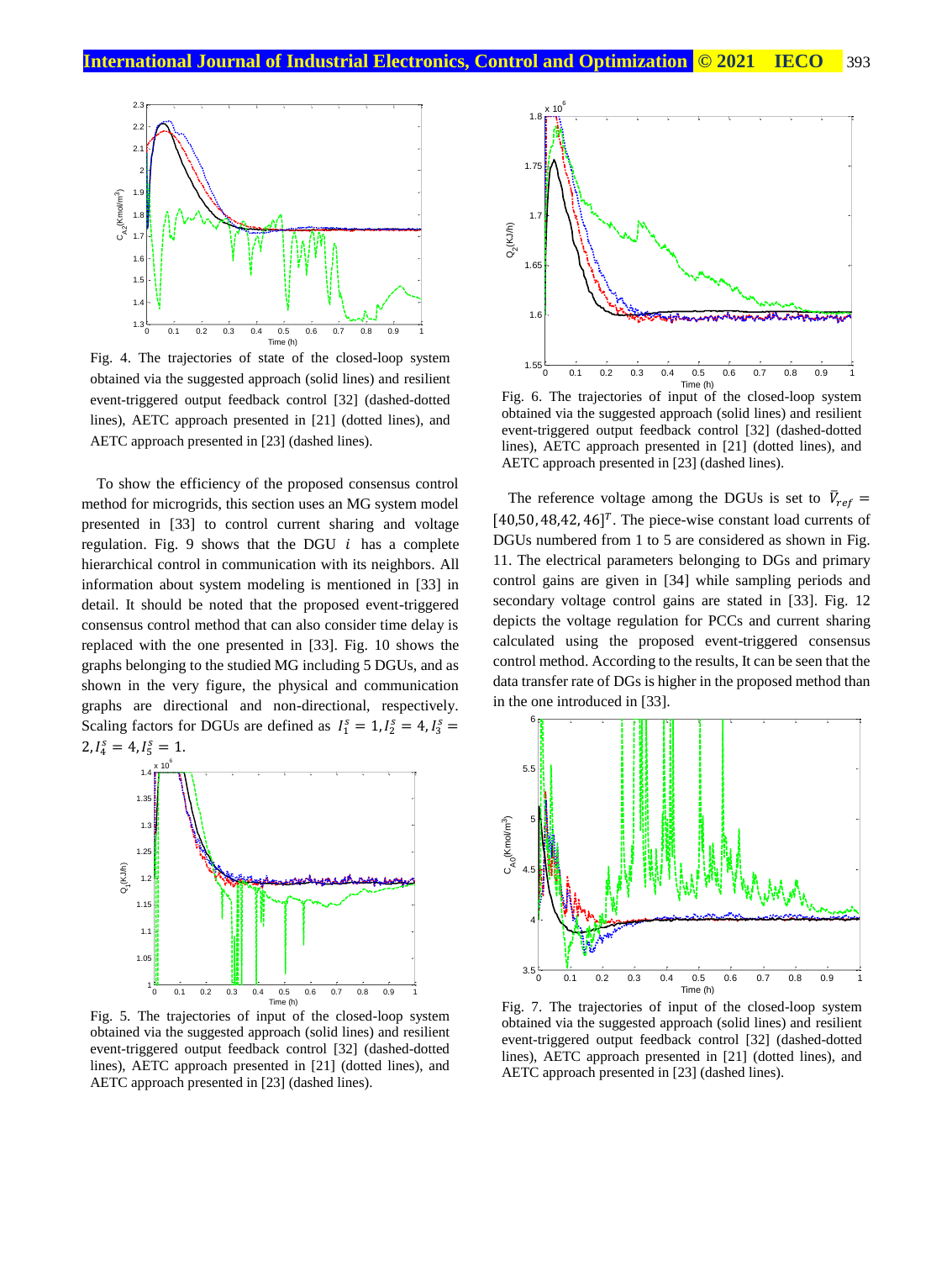

Fig. 8. The trajectories of input of the closed-loop system obtained via the suggested approach (solid lines) and resilient event-triggered output feedback control [32] (dashed-dotted lines), AETC approach presented in [21] (dotted lines), and AETC approach presented in [23] (dashed lines).

# **V. CONCLUSIONS**

In this paper, the consensus problem of network-based heterogeneous multi-agent systems is evaluated by proposing an AETC algorithm. So, by considering the state information of agent *i* and other agents, an efficient AETC strategy is proposed to save the communication energy and reduce the frequency of data transmission, which are the main advantages of the proposed AETC approach. Moreover, the eventtriggered time interval is considered a special delay and compensated by the predictive method. The optimal control is, furthermore, employed to design the PD-like predictive coordination controller. The condition for ensuring stability and consensus has been given. Finally, the developed method is applied successfully for the control of a network-based interconnected system with considering time delay.



Fig. 9. The  $i<sub>th</sub>$  DGU having complete hierarchical control in communication with its neighbors.



Fig. 10**.** Physical and communication graphs of a DC microgrid composed of 5 DGUs.



Fig. 11. The local load currents of the DGUs 1-5.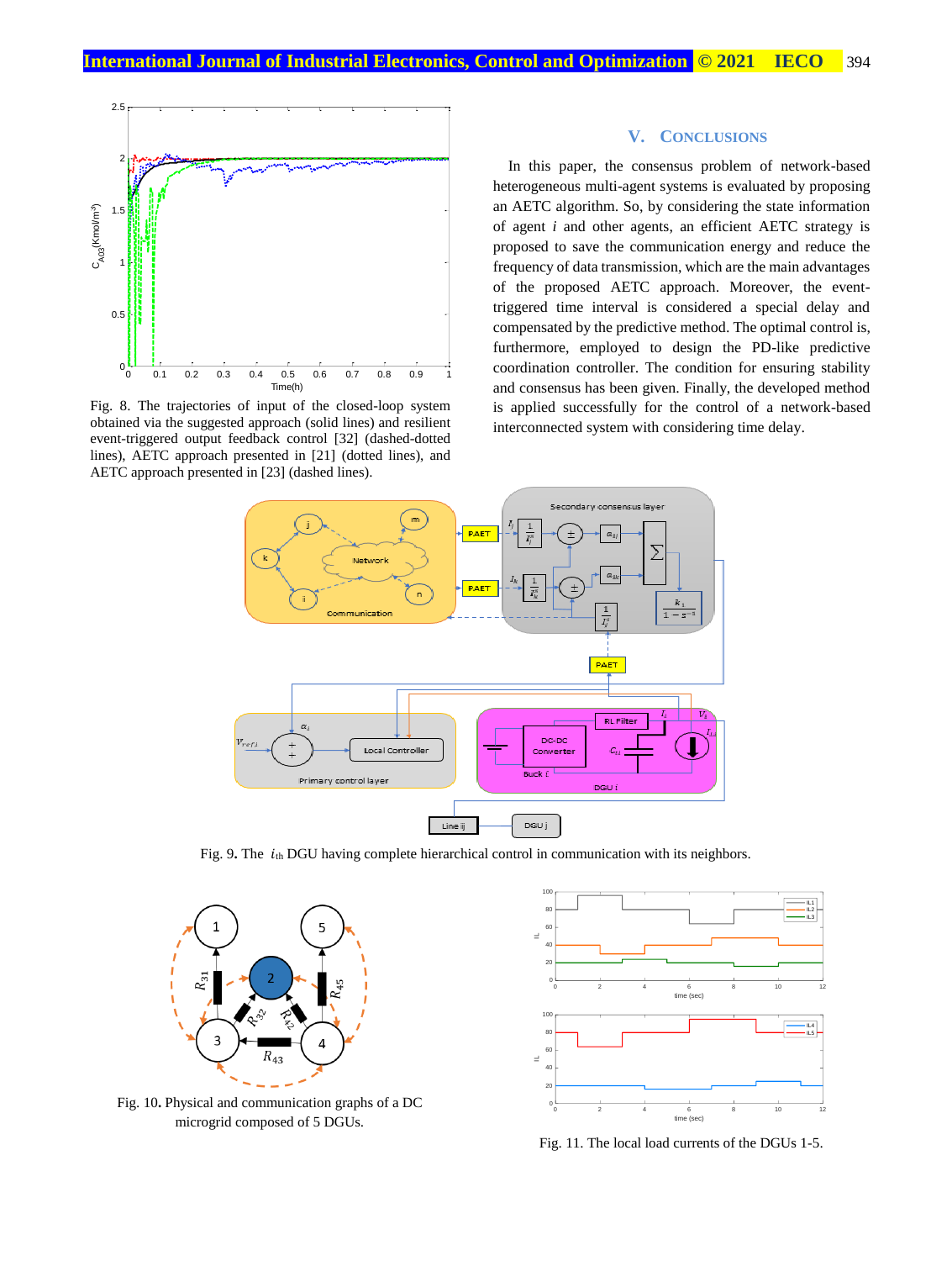

Fig. 12**.** The voltage regulation, current sharing, and average PCCs voltage of DGUs.

#### **REFERENCES**

- [1] M. Vosoogh, M. Rashidinejad, A. Abdollahi, and M. Ghaseminezhad, "Efficient Networked Microgrid Management Considering Plug-in Electric Vehicles and Storage Units," *International Journal of Industrial Electronics Control and Optimization,* Vol. 4, No. 2, pp. 245-255, 2021.
- [2] M. Ahmadi Kamarposhti, "Optimal Control of Islanded Micro grid Using Particle Swarm Optimization Algorithm," *International Journal of Industrial Electronics Control and Optimization,* Vol. 1, No. 1, pp. 53-60, 2018.
- [3] Y. Jafarian, A. Karimi, and H. Bevrani, "Secondary Voltage Control in a Hybrid Microgrid," *International Journal of Industrial Electronics Control and Optimization,* Vol. 2, No. 3, pp. 221-232, 2019.
- [4] E. Planas, J. Andreu, J. I. Gárate, I. Martínez de Alegría, and E. Ibarra, "AC and DC technology in microgrids: A review," *Renewable and Sustainable Energy Reviews,* Vol. 43, No. C, pp. 726-749, 2015.
- [5] E. Unamuno and J. Barrena, "Hybrid ac/dc microgrids Part I: Review and classification of topologies," *Renewable & Sustainable Energy Reviews,* Vol. 52, pp. 1251-1259, 2015.
- [6] D. Hammerstrom, "AC Versus DC Distribution SystemsDid We Get it Right?," *2007 IEEE Power Engineering Society General Meeting,* pp. 1-5, 2007.
- [7] E. Unamuno and J. Barrena, "Hybrid ac/dc microgrids Part II: Review and classification of control strategies," *Renewable & Sustainable Energy Reviews,* Vol. 52, pp. 1123-1134, 2015.
- [8] S. Trip, M. Cucuzzella, X. Cheng, and J. Scherpen, "Distributed Averaging Control for Voltage Regulation and Current Sharing in DC Microgrids," *IEEE Control Systems Letters,* Vol. 3, No. 1, pp. 174-179, 2019.
- [9] J. M. Guerrero, J. C. Vasquez, J. Matas, L. G. d. Vicuna, and M. Castilla, "Hierarchical Control of Droop-Controlled AC and DC Microgrids—A General Approach Toward Standardization," *IEEE Transactions on Industrial Electronics,* Vol. 58, No. 1, pp. 158-172, 2011.
- [10] L. Meng, T. Dragicevic, J. Roldán-Pérez, J. C. Vasquez, and J. M. Guerrero, "Modeling and Sensitivity Study of Consensus Algorithm-Based Distributed Hierarchical Control for DC Microgrids," *IEEE Transactions on Smart Grid,* Vol. 7, No. 3, pp. 1504-1515, 2016.
- [11] J. Zhao and F. Dörfler, "Distributed control and optimization in DC microgrids," *Automatica,* Vol. 61, No. C, pp. 18–26, 2015.
- [12] C. De Persis, E. R. A. Weitenberg, and F. Dörfler, "A power consensus algorithm for DC microgrids," *Automatica,* Vol.

89, pp. 364-375, 2018.

- [13] P. Prabhakaran, Y. Goyal, and V. Agarwal, "Novel Nonlinear Droop Control Techniques to Overcome the Load Sharing and Voltage Regulation Issues in DC Microgrid," *IEEE Transactions on Power Electronics,* Vol. 33, No. 5, pp. 4477-4487, 2018.
- [14] M. Cucuzzella, S. Trip, C. D. Persis, X. Cheng, A. Ferrara, and A. v. d. Schaft, "A Robust Consensus Algorithm for Current Sharing and Voltage Regulation in DC Microgrids," *IEEE Transactions on Control Systems Technology,* Vol. 27, No. 4, pp. 1583-1595, 2019.
- [15] Y. Batmani, M. Davoodi, and N. Meskin, "Event-Triggered Suboptimal Tracking Controller Design for a Class of Nonlinear Discrete-Time Systems," *IEEE Transactions on Industrial Electronics,* Vol. 64, pp. 8079-8087, 2017.
- [16] Z. Wu, Y. Xu, R. Lu, Y. Wu, and T. Huang, "Event-Triggered Control for Consensus of Multiagent Systems With Fixed/Switching Topologies," *IEEE Transactions on Systems, Man, and Cybernetics: Systems,* Vol. 48, No. 10, pp. 1736-1746, 2018.
- [17] M. Davoodi, N. Meskin, and K. Khorasani, "Event-Triggered Multiobjective Control and Fault Diagnosis: A Unified Framework," *IEEE Transactions on Industrial Informatics,* Vol. 13, pp. 298-311, 2017.
- [18] C. Peng, J. Zhang, and H. Yan, "Adaptive Event-Triggering \${H}\_{¥infty }\$ Load Frequency Control for Network-Based Power Systems," *IEEE Transactions on Industrial Electronics,* Vol. 65, pp. 1685-1694, 2018.
- [19] T. Shi, T. Tang, and J. Bai, "Distributed event-triggered control co-design for large-scale systems via static output feedback," *J. Frankl. Inst.,* Vol. 356, pp. 10393-10404, 2019.
- [20] R. Han, L. Meng, J. M. Guerrero, and J. C. Vasquez, "Distributed Nonlinear Control With Event-Triggered Communication to Achieve Current-Sharing and Voltage Regulation in DC Microgrids," *IEEE Transactions on Power Electronics,* Vol. 33, No. 7, pp. 6416-6433, 2018.
- [21] S. Yuan, C. Yu, and J. Sun, "Adaptive event-triggered consensus control of linear multi-agent systems with cyber attacks," *Neurocomputing,* Vol. 442, pp. 1-9, 2021.
- [22] H. Wang, B. Xue, and A. Xue, "Leader-following consensus control for semi-Markov jump multi-agent systems: An adaptive event-triggered scheme," *Journal of the Franklin Institute,* Vol. 358, No. 1, pp. 428-447, 2021.
- [23] Y. Cui, M. Fei, and D. Du, "Event-triggered cooperative compensation control for consensus of heterogeneous multiagent systems," *Iet Control Theory and Applications,* Vol. 10, pp. 1573-1582, 2016.
- [24] X. Ge and Q. Han, "Distributed Formation Control of Networked Multi-Agent Systems Using a Dynamic Event-Triggered Communication Mechanism," *IEEE Transactions on Industrial Electronics,* Vol. 64, No. 10, pp. 8118-8127, 2017.
- [25] X. Yin, D. Yue, S. Hu, and H. Zhang, "Distributed adaptive model-based event-triggered predictive control for consensus of multiagent systems," *International Journal of Robust and Nonlinear Control,* Vol. 28, No. 18, pp. 6180- 6201, 2018.
- [26] W. Zou and Z. Xiang, "Event-triggered distributed containment control of heterogeneous linear multi-agent systems by an output regulation approach," *International Journal of Systems Science,* Vol. 48, No. 10, pp. 2041-2054, 2017.
- [27] R. Yang, H. Zhang, G. Feng, H. Yan, and Z. Wang, "Robust cooperative output regulation of multi-agent systems via